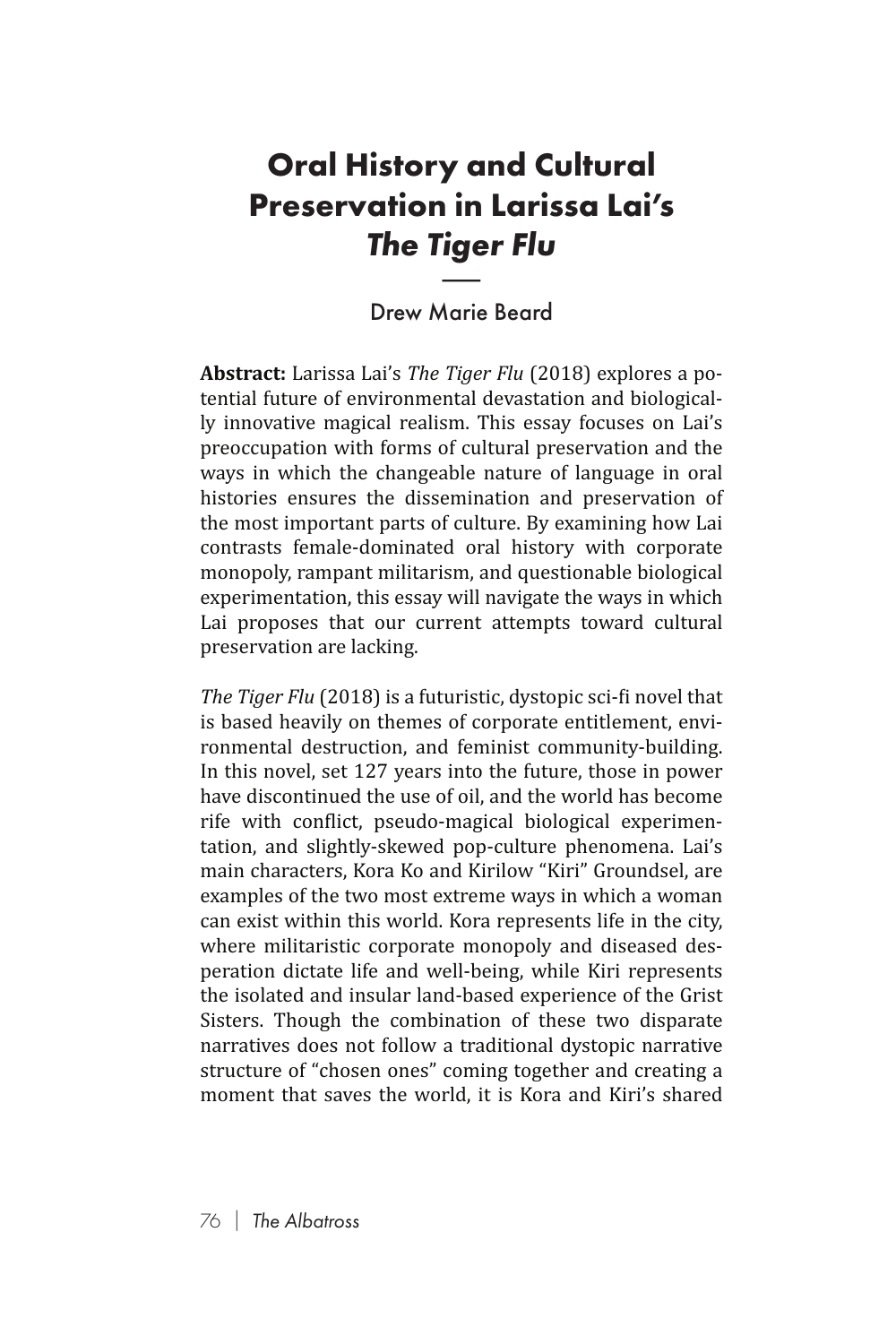heritage that binds them together and eventually saves them from that dystopia. Though there is no resolution for the larger outer world, Kora and Kiri survive. The fact that they survive gives the reader a sense of far-flung hope: the world may fall prey to a horrible and debilitating sickness, the military state might abduct and repurpose your entire culture, or a personal vendetta may spark the launch of several nuclear bombs, but somehow, somewhere, someone will probably survive to pass on the culture we have spent so long creating.

Thus, it is the intention of this paper to examine the female voices of cultural continuance that are so prevalent in *The Tiger Flu*. By considering how Larissa Lai has integrated pop-culture and current environmental concerns into a distinctly matriarchal and eco-feminist voice, this paper will examine the ways in which Lai views oral histories and the women that disseminate them—as the continuers of culture. An examination of the ways in which Kiri and the Grist Sisters, Kora and the Cordova Dancing School for Girls, and various corporate entities navigate the end of the world will demonstrate a particular attention to the preservation of culture. Overall, this paper will prove that, in Lai's version of the apocalypse, it does not matter how humanity physically survives, so long as the right parts of our culture survive. Eventually our world will morph into something that is completely irreconcilable with the culture we inhabit today, but if culture persists, we can survive everything up to and including environmental devastation.

The various factions in *The Tiger Flu* all have different ideas about the best way to preserve and continue culture. Those associated with the creation of the tiger flu (a sickness that comes from ingesting tiger-bone wine that disproportionally affects men, who have thus been almost entirely wiped out) are representative of the forms of culture that, in the interim of our present and Lai's "Time After Oil," have either been corrupted or simply no longer function to preserve the past (Lai 11). These cultural forms represent current social structures: specifically, corporate monopoly over environmental and consumer structures. Lai shows us that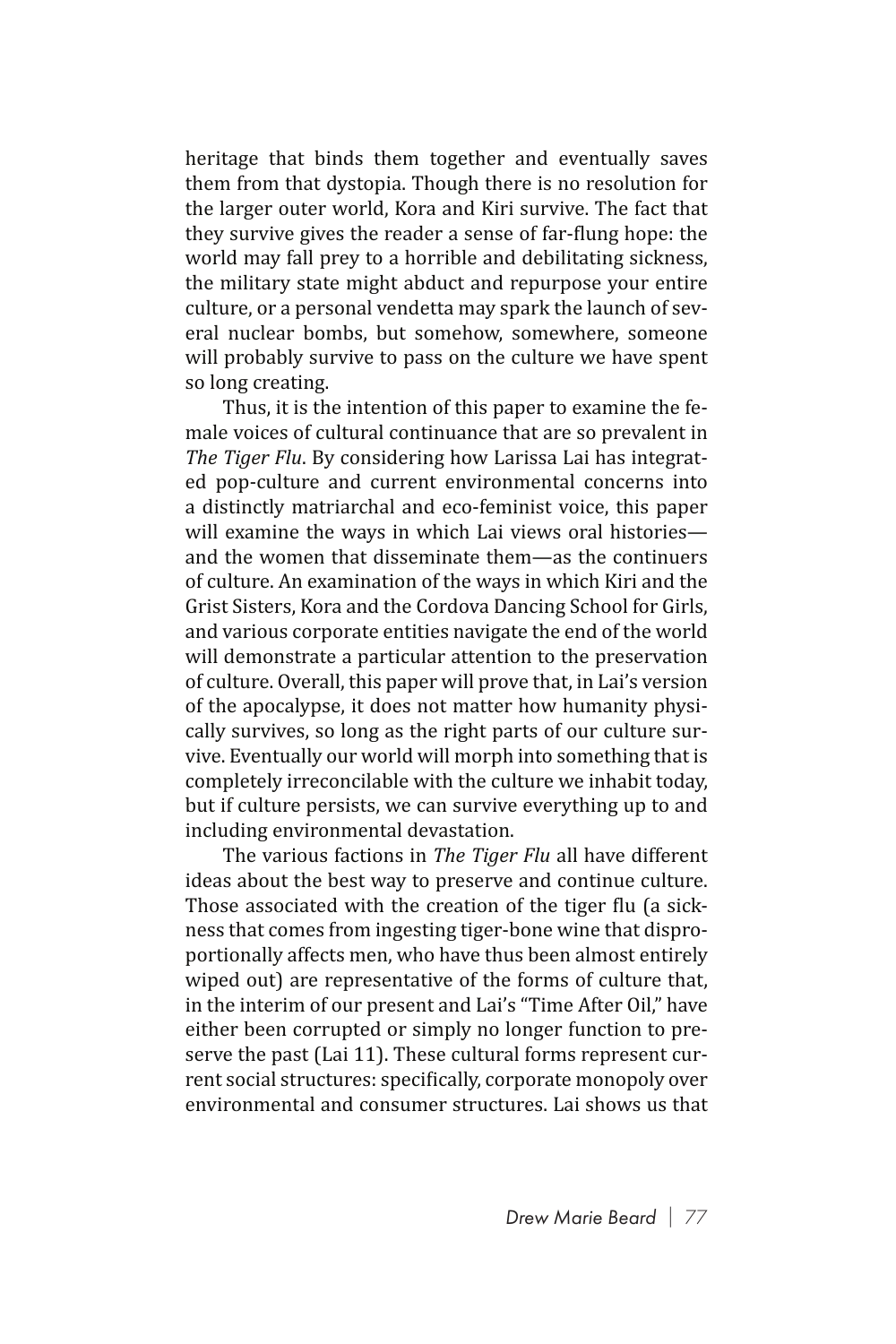corporatization does not facilitate effective preservation of culture through a close look at Jemini, one of three companies that has ironclad control over the Saltwater City area. Their biological experiments created the Grist Sisters and revived the Caspian tigers from a "tiger-skin rug," allowing them to mass-produce and harvest both the Grist Sisters and the tigers for their various body parts. While the Grist Sisters became living donors for those wealthy enough to pay for their organs, the tigers were slaughtered for their bones and made into wine so addictive that it caused four waves of a sickness so intense that most of the world's men died out, and four separate quarantine rings were built to hold back the worst of the sick (9–10; 210–11). While the "revellers [drank] from crystal glasses, then later, mouth to spigot as addiction deepen[ed]" (210), outside the walls of Saltwater City the entire world fell into a chaos of "vast cliffs and towers of polar ice calv[ing] into the warming sea" and "oceans swell[ing] and ris[ing] to engulf whole cities" (210–11). The novel is unclear whether the tiger-bone wine was a way for society to collectively ignore the environmental devastation happening around it or if widespread and acute addiction and death was the cause of a breakdown of civilization that resulted in huge environmental backlash. Regardless, everyone in the narrative has been affected by the Jemini-made tiger flu and its various effects. Men are affected by the disease the most and are thus mostly dead, with the few survivors hiding isolated in the Pacific Pearl Parkade, where they can stay safe as contagious but non-symptomatic survivors. Women are also affected, to a lesser degree, and function as caretakers and breadwinners, but by the time Kora and Kiri are functioning members of the world, most everyone is dead and everything except for the highest echelons of society has collapsed into borderline anarchy. Still, Jemini continues to produce tiger-bone wine in "factories, hidden all through Saltwater City and the quarantine rings," and even plans to export to the United Middle Kingdom (226).

This action of hiding factories in plain sight is reminiscent of current practices of disguising oil rigs as buildings.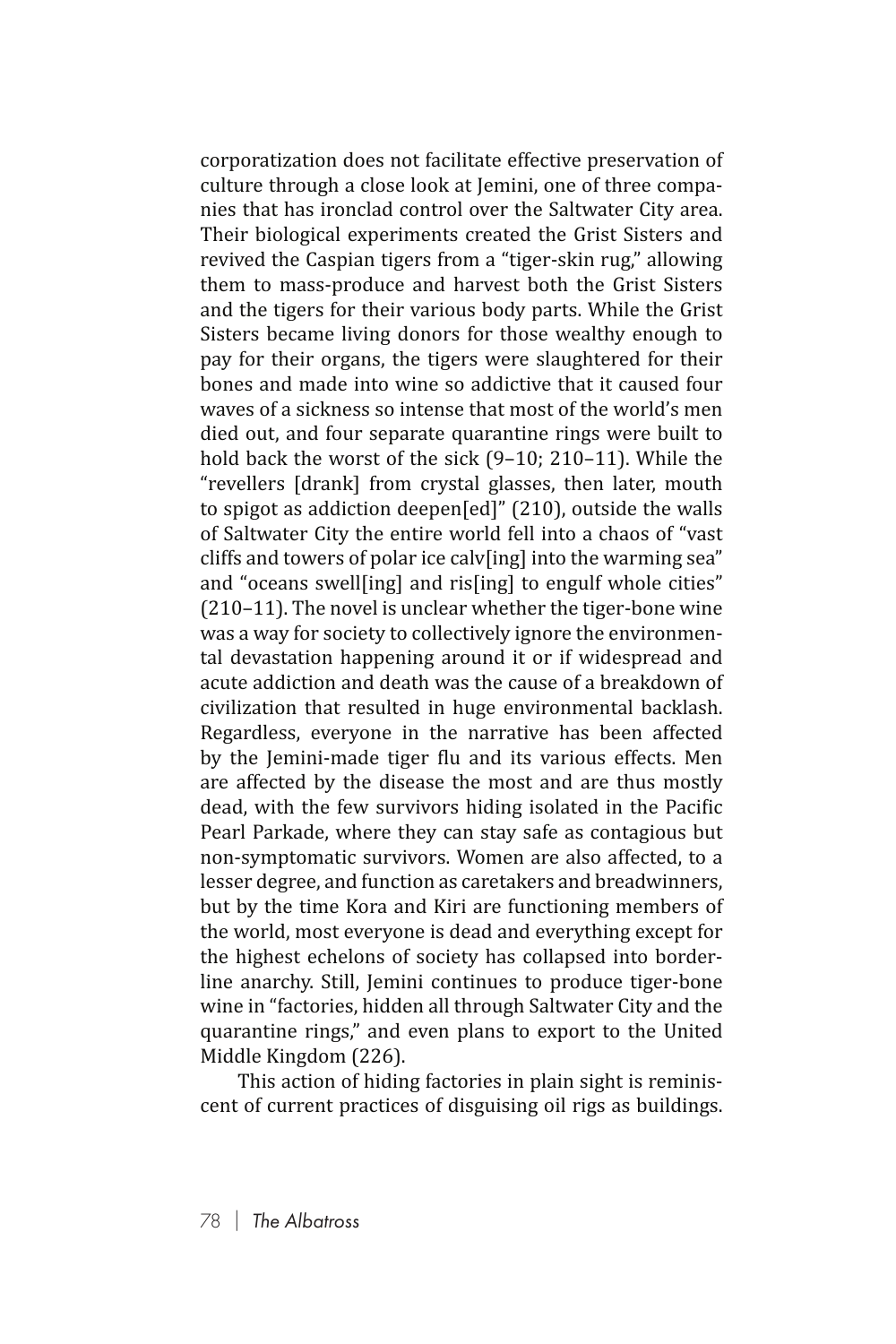Los Angeles is the most famous for this practice, with its rigs disguised on islands, near high schools, and even among office buildings (Taylor n.p.). Yet the biological experimentation that started this entire mess may, in its very beginning stages, have begun as a way to preserve humanity's past and present. Though creating people for the express purpose of using their organs for transplants with no thought to their autonomy or consent is morally reprehensible, creating the parthenogenic women makes theoretical sense in terms of increasing the longevity of true humans. Because this method allows women to regenerate their body parts, the transplantation process does not endanger them. These women, dubbed "starfish," are able to regrow their lost body parts within days; Kiri's starfish and wife, Peristrophe Halliana, regrows her eyes in approximately a week (33). The only true health concerns are the risk of a mistake or infection introduced in the surgery itself; taking too much from a starfish while they are still healing from a previous procedure; or any pre-existing immuno-compromising sickness, such as the tiger flu (22; 35; 73). Moreover, cloning the extinct Caspian tigers could have been a way to preserve or re-introduce that species to Earth's environments, suggesting the possibility of saving every extinct animal of which there are extant samples. Unfortunately, this idealistic way of thinking is all too corruptible, and that is exactly what happened: at some point in the process, ethics were pushed aside to make room for growth and capital.

Similar conclusions can be drawn about current corporate monopolies over resources and institutional reluctance to change policies and plans, even in the face of widespread ethical violations and environmental disasters. Water and oil, while occupying "starkly divergent political economies," have the potential for misuse that will spur—and has spurred—violent outbursts over access and irreversible environmental damage (Selby 200). No public action—including but not limited to academic and literary criticism, grassroots efforts, organized protests, and direct action seems to be enough to hamper this government-sanctioned corporate insistence on infringing on traditional and occu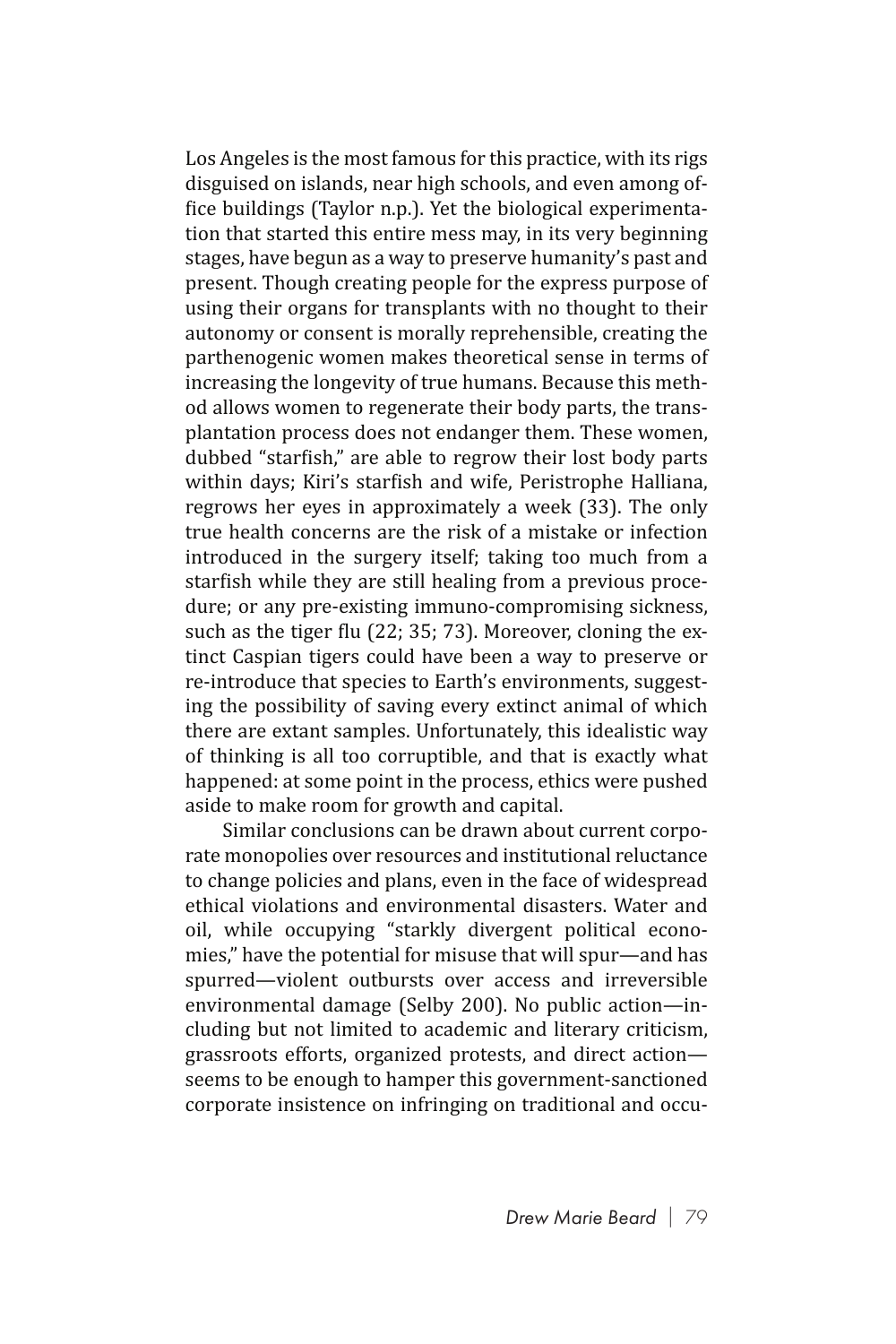pied lands and irreversibly damaging the world's climate and environment. This, as Lai suggests through her own examinations of cultural and corporate catastrophe, is not the way to ensure our survival. If we continue to feed these social structures and allow them to dictate the ways in which we are allowed to interact with each other and the environment, eventually there will be nothing left.

That said, Lai does not leave us with a sense of overwhelming despair. Even while she shows us the wrong ways to go about preserving humanity, she shows us alternatives that function both in our reality and in that of Saltwater City, 127 years after oil. Namely, she demonstrates how the Grist Sisters use an oral history that is based heavily on the personal cultural experiences of Grandma Chan Ling (the founder and late matriarch of Grist Village and an escapee of Jemini's labs) and how the Cordova Dancing School for Girls (a disguised contingent of Grist Sisters who never escaped Saltwater City) have used a similar oral history that has since been influenced by their Saltwater City experiences. These histories continue to support the women's cultures because they are not dependent on overarching corporate or governmental structures that will eventually degrade. Oral histories, unlike business models, adapt and change over time, molding morals from the past to the present, and providing a context for the past and the future.

For instance, the Grist Sisters have built their culture around the oral histories they received from Grandma Chan Ling, and they use the past as it was told to them to help them remember lessons about the present. Their pop-culture references are three steps removed from their original contexts but are still recognizable: "don't you know that diamonds are a girl's best friend" helps Kiri to remember that her whetstone is made from diamonds stolen off the fingers of dead married women while remembering to double-disinfect her scalpels so that they "shimmer clean, a lean mean clean … like the lemon muscle man from time before" (19; 22). Kiri's mother-double, Glorybind Groundsel, taught Kiri everything she knew about "where we came from [and] what we're here for" in the form of chants, using mnemon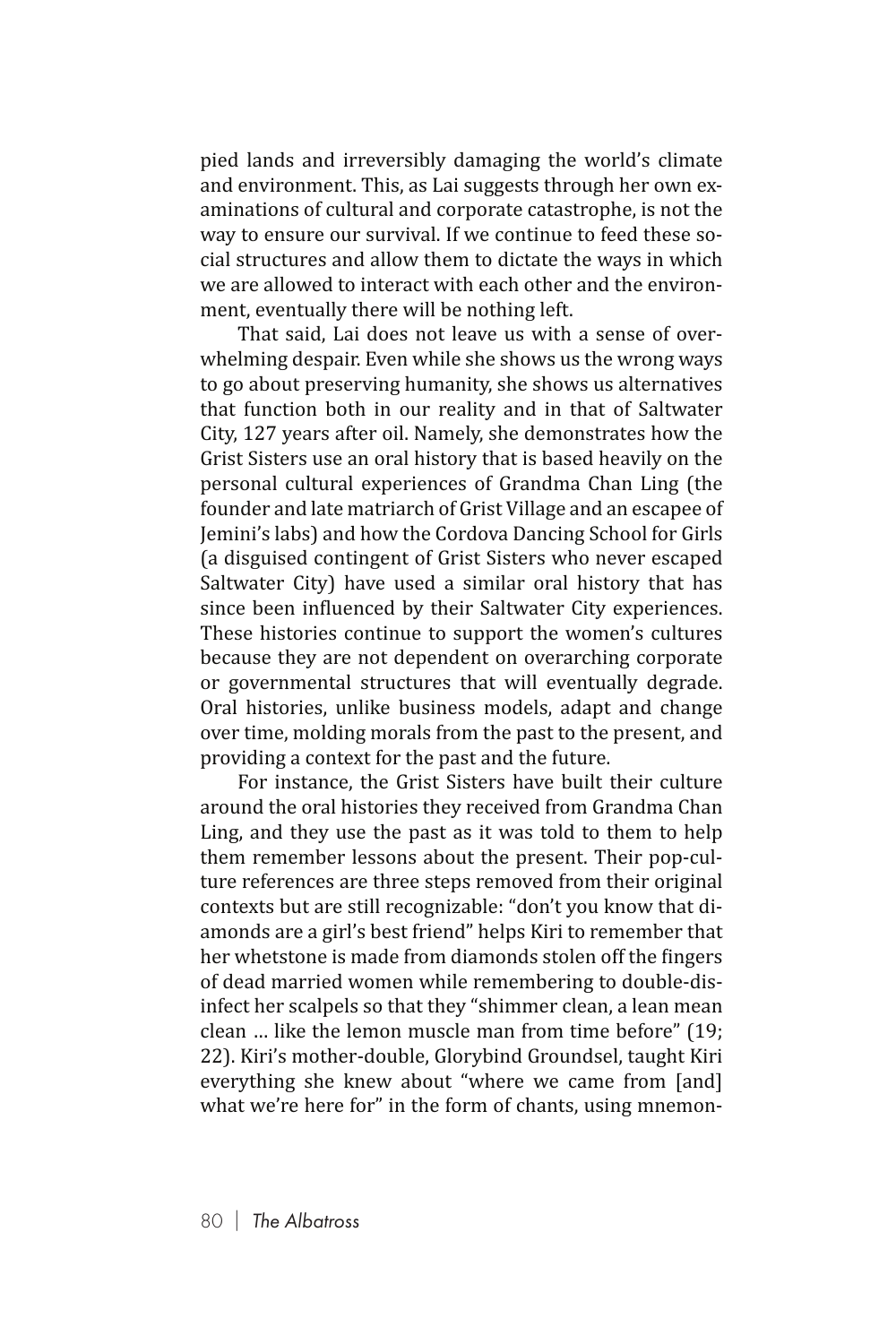ics to ensure that Kiri knew that they "hold all that remains of the old world's knowledge in our raw brains" (19–20). It was paramount that Glorybind, the guardian of a dying culture, should explicitly teach Kiri as much as she could about "the time before" (22). A similar kind of cultural dissemination is happening in the present almost without our knowledge. Phrases such as "hanging up the phone" or "rolling up the car window" are etymological holdovers from the nineties and before, which tend to confuse younger generations, who have no proper context for the expressions. It is entirely possible—even likely—that these phrases will continue to move further and further from their original contexts, but will retain their original meaning, just like Kiri's "lemon muscle man" (22).

In contrast to the heavily linguistic cultural transmission we see with the Grist Sisters that have been isolated in Grist Village, the Cordova Dancing School for Girls conveys a much more physical type of cultural transmission. The Cordova Girls, taught by Madame Dearborne, are what is left of the Grist Sister Commune that was trapped in Saltwater City. To escape their reputation as Grist Sisters they needed to edit their oral histories, forcibly forgetting their Grist heritage, and take in orphans off the street to feed their numbers. When Kora Ko joins their ranks, only a scant few know about their Grist heritage, but all of them know the lessons of the Grist Sisters. Instead of specialized mnemonics from almost-200-year-old pop culture, the Cordova Girls' factual knowledge comes from hardware called "scales," which can be bought by anyone who has the money. Scales connect the user via an implant to a specific piece of information from Chang and Eng—two satellites that orbit the Earth, containing the entirety of Earth's information on any given subject. Kora's Uncle Wai frames the scales in much the same way as Glorybind framed oral history, saying "[Kora] needs memory scales to understand the world that was" (29). While these memory scales are eventually corrupted in much the same way that the Grist Sisters and the Caspian tigers were, this formal and factual education is supplemented by the Cordova Girls' version of the Grist Sisters' mnemonics.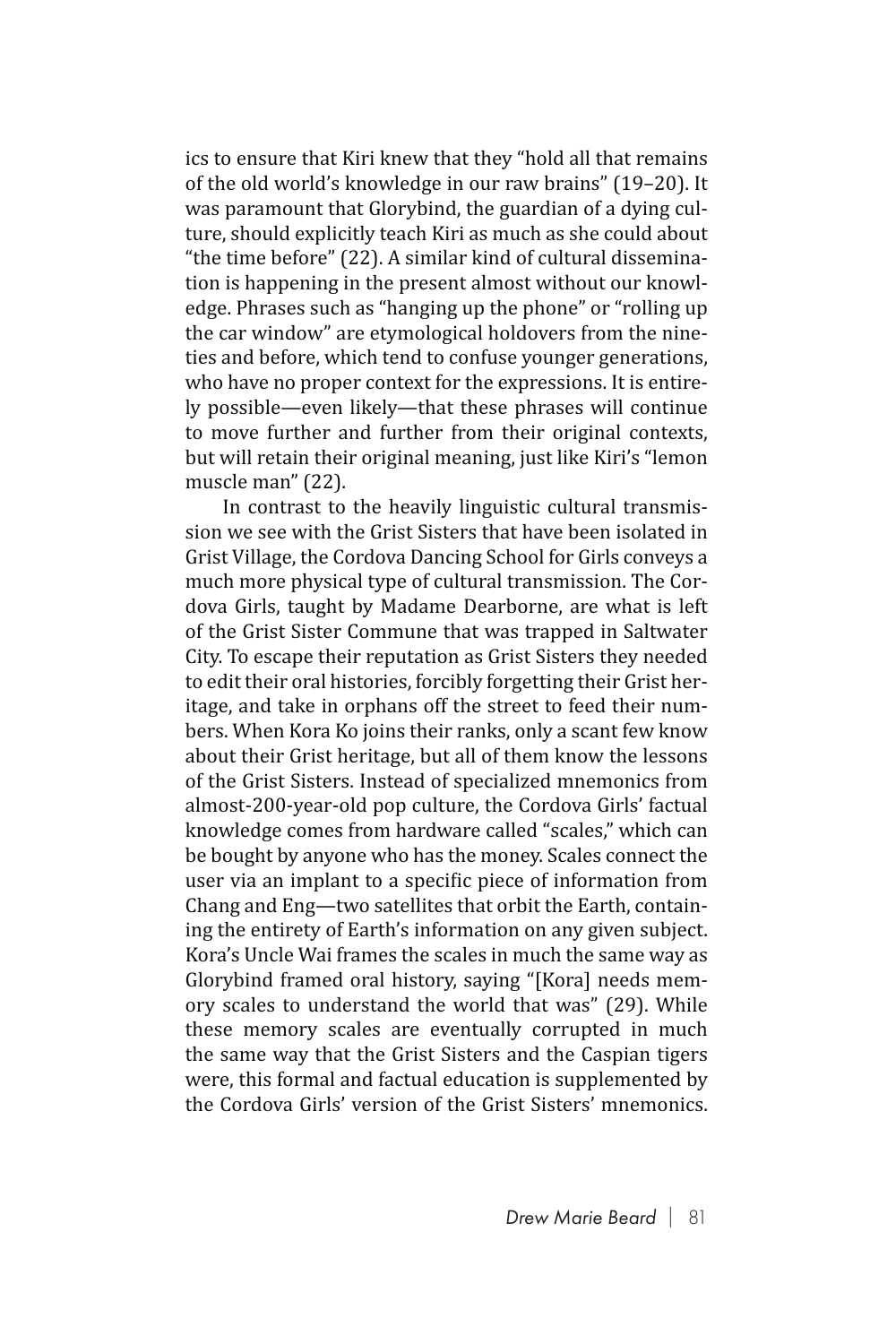Kora refers to them as "all the old dances, mambo, tango, cha-cha-cha," and they teach her how to thieve and become invisible just as well as her cat-coat does (217). She uses the dances when she has to steal and fight in the Second Quarantine Ring and then again when she makes the deal with Isabelle in the Pacific Pearl Parkade (138–40; 217).

We see another evolution of oral history in the Cordova Girls' preferred style of dress. They prefer "clothes from the time before: jeans and t-shirts, miniskirts with fishnet stockings, hoodies and jeans" that are overlaid with clothes from their contemporary experiences, such as jackets from the recently disbanded and militaristic "Arm-A-Gideon" movement (52). These girls, however unconsciously, seem to recognize that preservation of the past and past culture is important, and try to do so however possible. In considering the differences between the Grist Sisters' clear ties to the language of the past and the Cordova Girls' clear preference towards more physical reminders, we can see the ways in which oral histories mould themselves to the ways a culture might evolve. Unlike physically creating something that will hold your past and preserve it perfectly for the future—such as a time capsule or, conveniently, a clone—oral histories allow growth and connection without ever having to fear being irreparably isolated from your past. So long as there is more than one person on the earth, even widespread environmental disaster could not stop the dissemination of oral histories.

Lai's world supports this thesis, even in the final chapters of the novel. Isabelle sends an atom bomb up to Chang, destroying the massive satellite, murdering everyone whose consciousness had been uploaded to it, and endangering everyone in its crash zone. It is then that Kiri draws upon her traditional and memory scale-given knowledge of surgery to save Kora by somehow combining her with a nearby batterkite—a genetically modified flying squid whose primary purpose is as a military abduction and destruction unit—allowing them to escape and create New Grist Village. This New Grist Village is entirely separated from the corporate corruption of Saltwater City as well as